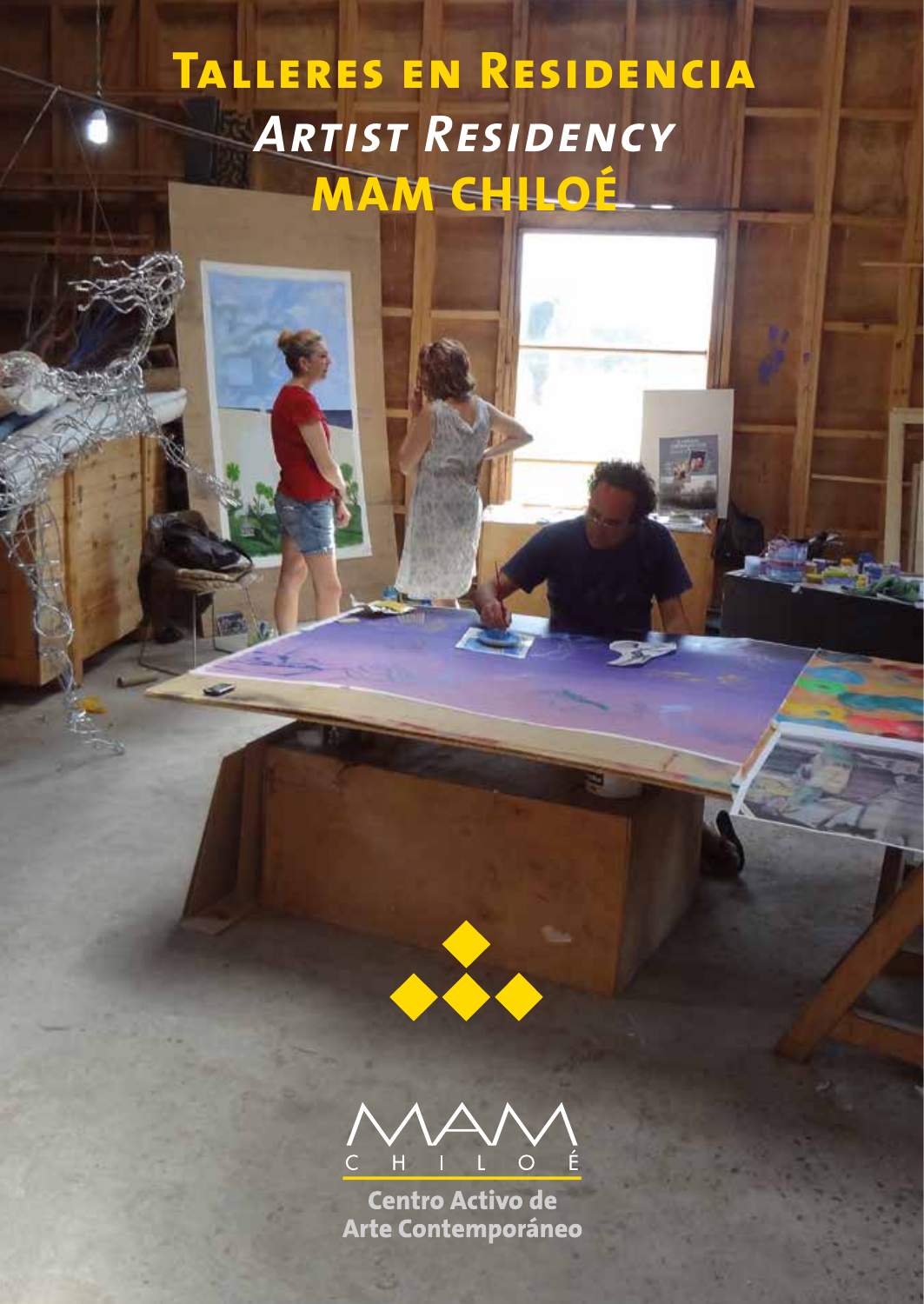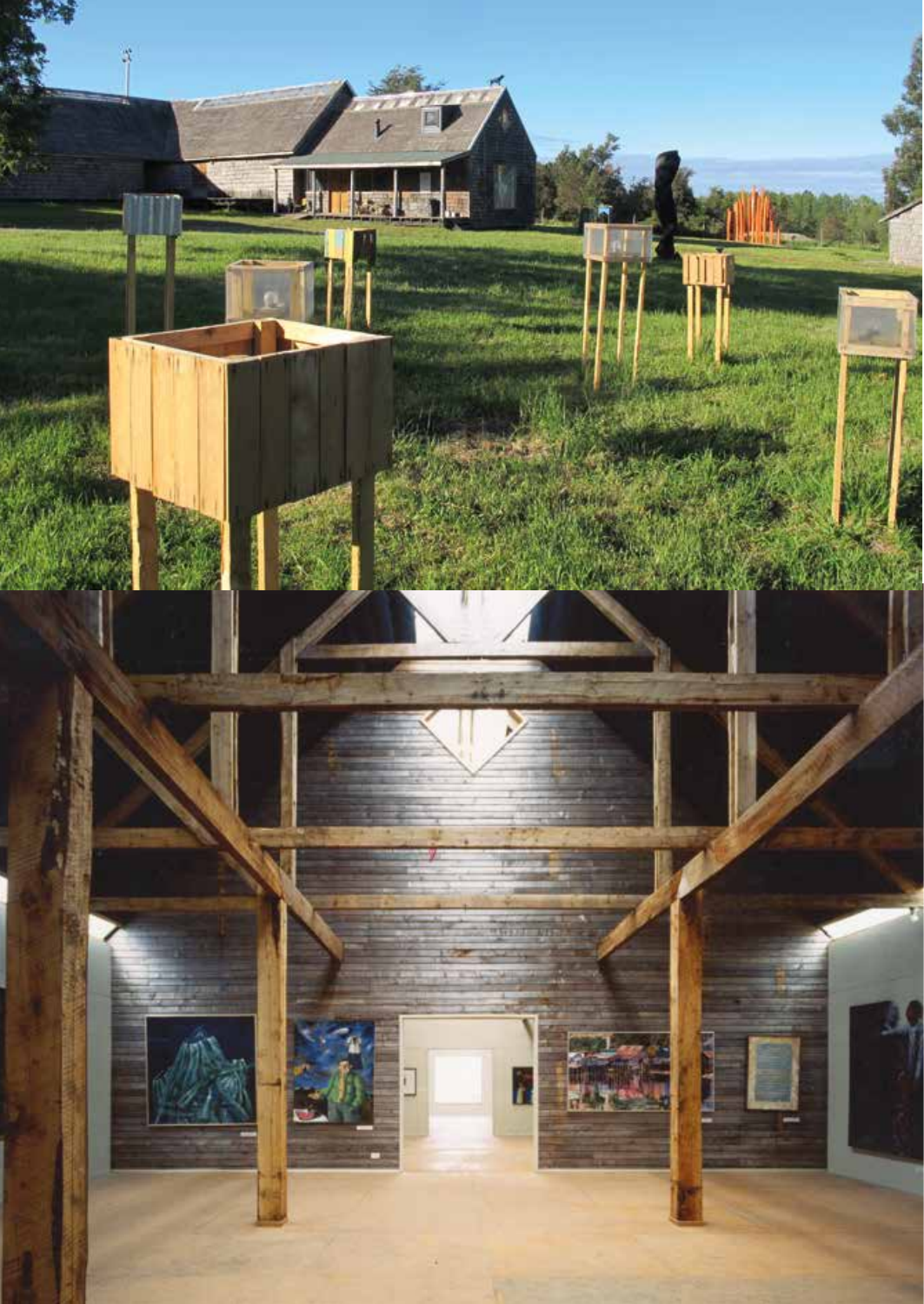## **Talleres en Residencia MUSEO DE ARTE MODERNO CHILOÉ** *Artist Residency*

#### **El Museo**

El Museo de Arte Moderno Chiloé fue creado en 1988 como Territorio independiente del Arte, en la Isla grande de Chiloé, sur de Chile. Su misión es difundir el arte contemporáneo desde un escenario digno, en todas sus manifestaciones posibles y libre de criterios ideológicos o religiosos.

El Museo cuenta con espacios exclusivamente dedicados a Talleres en Residencia desde el año 2007, lo que permite la investigación, experimentación y creación de arte contemporáneo en un entorno único y particular.



#### *The Museum*

*The Museum of Modern Art Chiloé was created in 1988 as an Independent Territory of Art, located on the Big Island of Chiloé, Southern Chile. Its mission is to spread contemporary art from a dignified setting, in all its possible manifestations and free of ideological or religious criteria.*

*The Museum has spaces exclusively dedicated to Artist Residence since 2007, which allows the investigation, experimentation and creation of contemporary art in a unique and particular environment.*

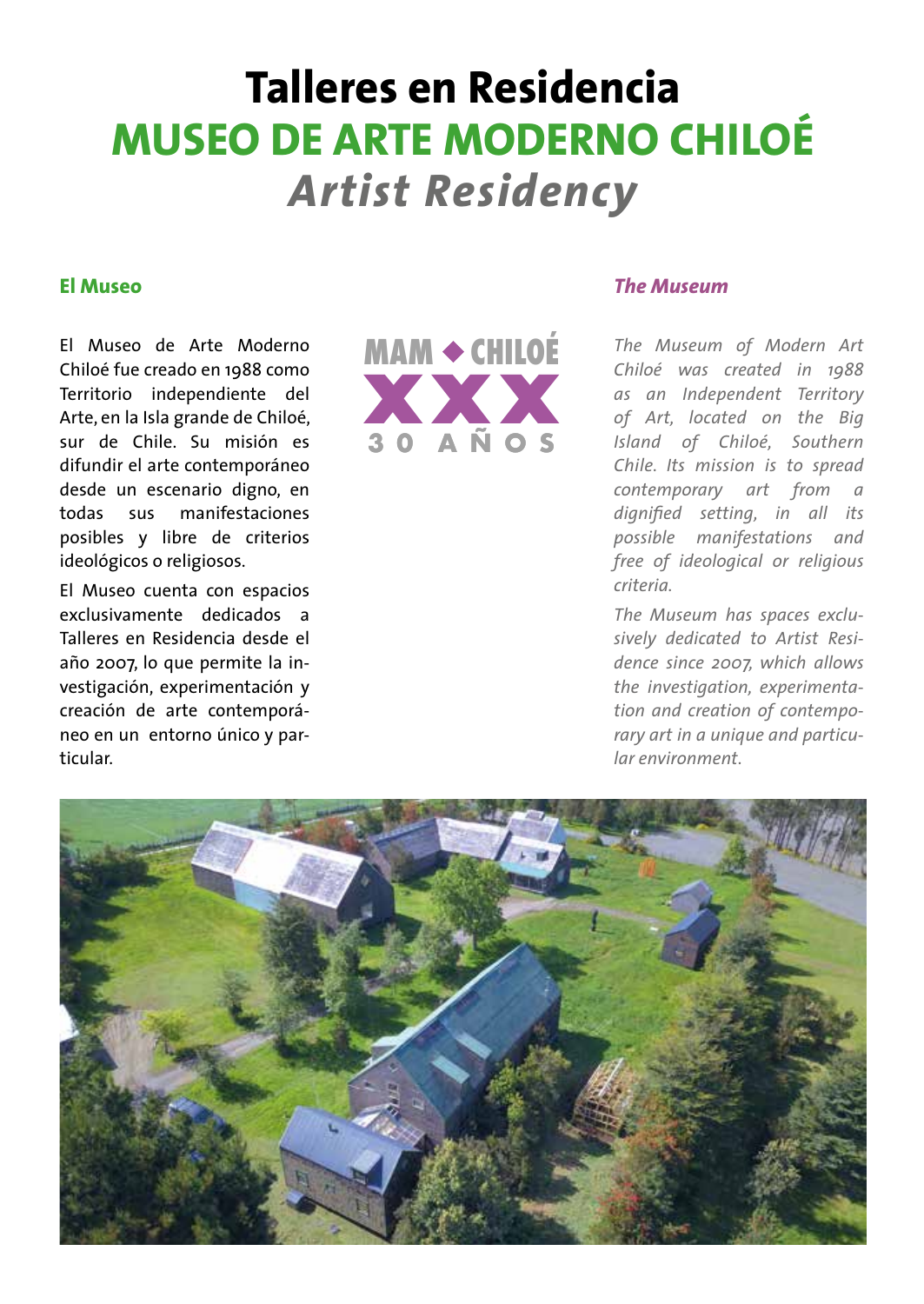#### **Chiloé**

Situada al Sur de Chile y América, la Isla Grande de Chiloé es, luego de Tierra del Fuego (Chile y Argen tina) y la isla de Marayó (Brasil), el mayor territorio insular de Amé rica del Sur, con una extensión de 180 kilómetros de largo y ancho aproximado de 50 kms. Las prin cipales actividades de la isla giran en torno a la agricultura (cultivo de papas –uno de los lugares con mayor variedad de éstas en el mundo)–, el mar (pesca, mariscos, algas y en especial el cultivo de salmones), la ganadería y, de ma nera cada vez más importante, el turismo.

El hecho de ser una isla ha per mitido que Chiloé mantenga con fuerza su cultura y tradiciones. La isla sigue un ritmo diferente al del continente y eso se nota desde el momento en que llegas.

Entre sus principales atracciones se encuentran: la artesanía; la gastronomía; los Festivales loca les; la mitología, la arquitectura (en forma especial los palafitos y las centenarias iglesias de made ra), y por supuesto, su geografía, flora y fauna, que hacen de Chiloé un lugar único, hermoso y mágico.









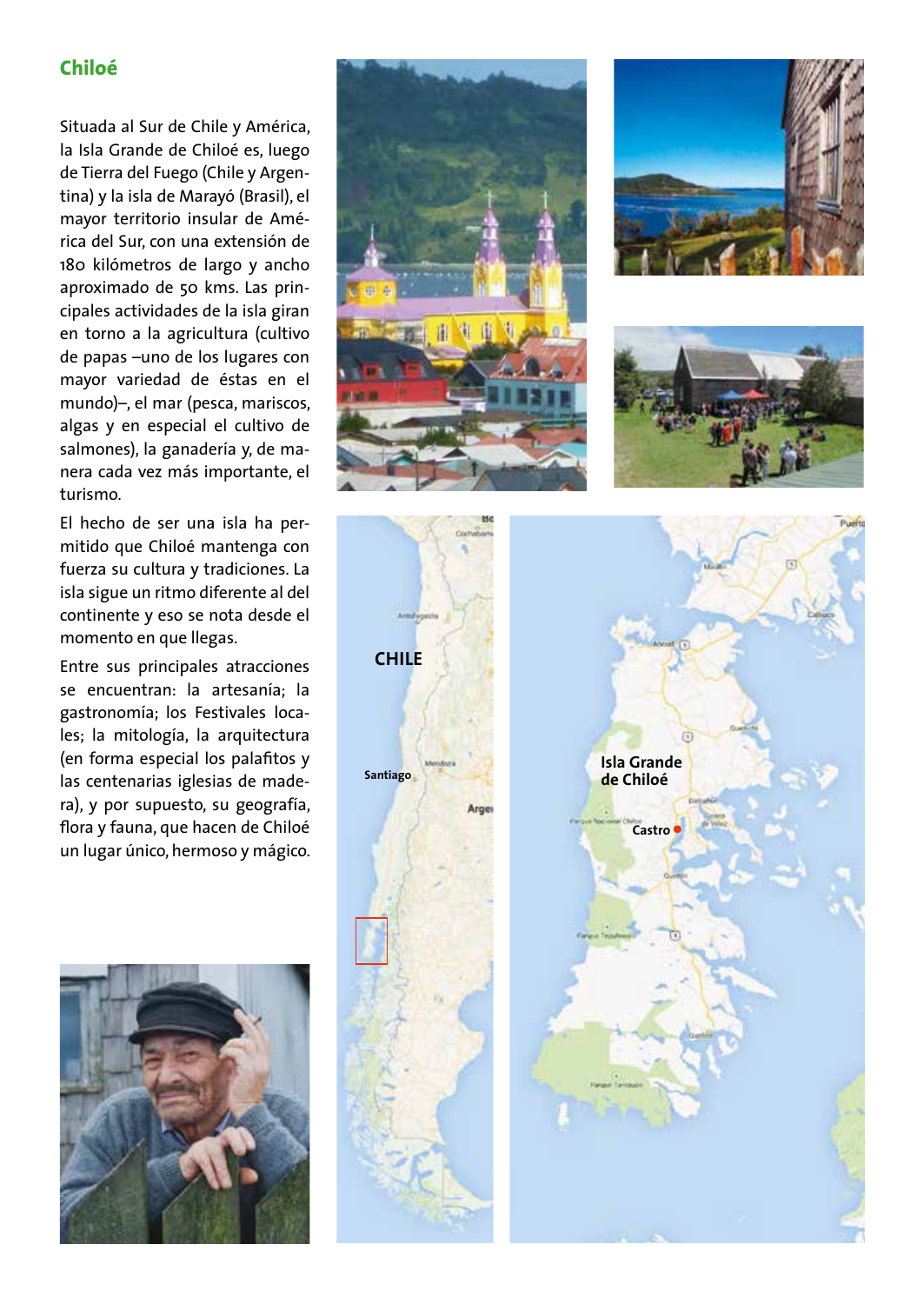







#### *The Island Of Chiloé*

*Located at the South end of Chile and America, Chiloé Island is –after Tierra del Fuego (Chile and Argentina) and the island of Marayó (Brazil)– the largest insular territory of South America. It has an extension of 180 kilometers long and approximately 50 kilometers wide. The island main activities revolve around agriculture (cultivation of potatoes -one of the places with the greatest variety of these in the world), the sea (fishing, seafood, algae and especially salmon farming), livestock, and in an increasingly important way, tourism.*

*Being an island has allowed Chiloé to maintain its culture and traditions. The island follows a different rhythm than the continent, which is evident from the moment you arrive.*

*Among its main attractions are: Crafts; Gastronomy; Community Festivals; Mythology, Architecture (especially the Palafitos (houses on stilts), its centuries-old wooden churches, and of course, its geography, flora and fauna, which makes Chiloé a unique, beautiful and magical place.*

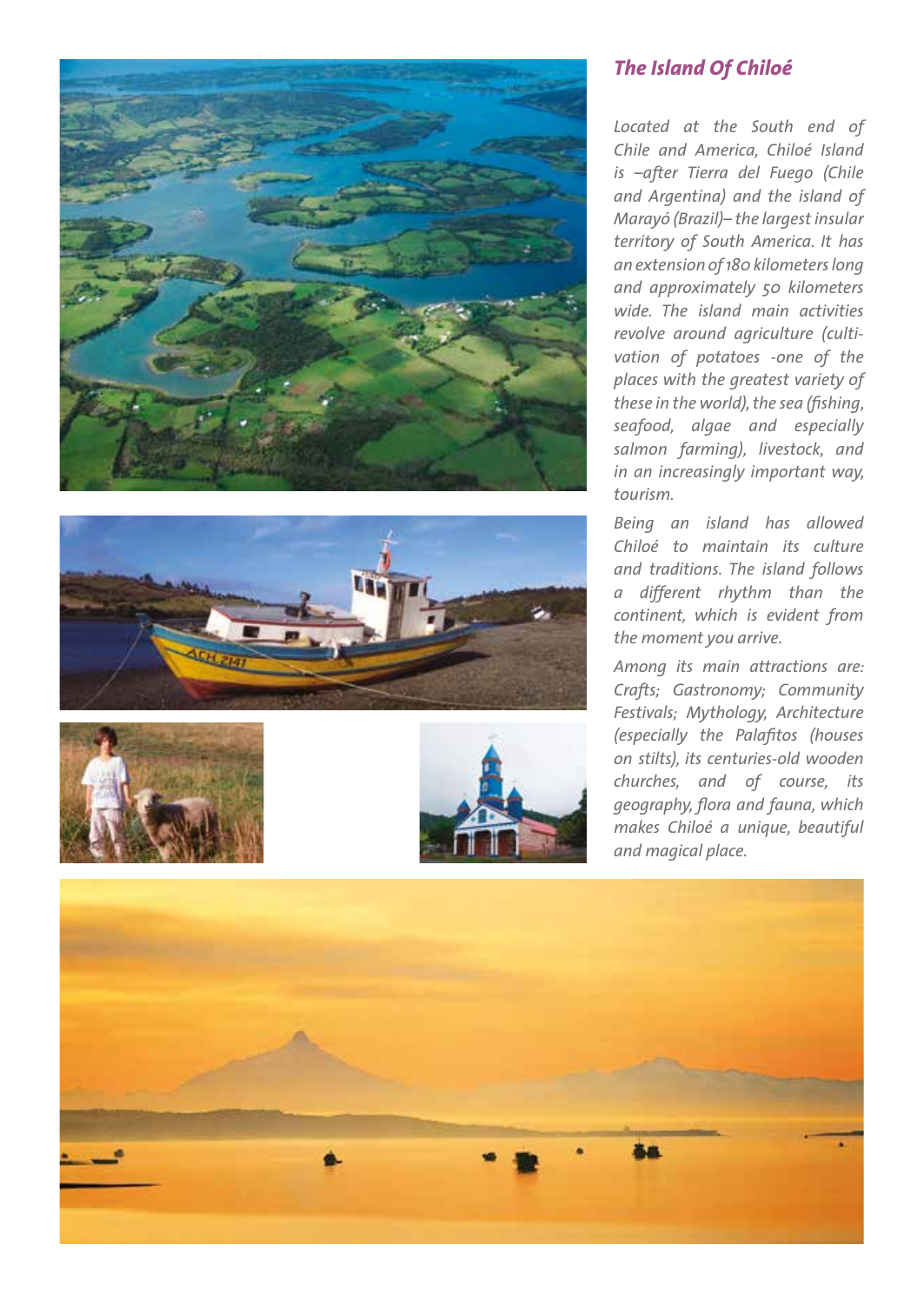#### **Talleres en Residencia**

Entendemos por *Residencia de artista* lugares que disponen del alojamiento y el espacio de trabajo que permite al artista permanecer alejado de la rutina diaria con el fin de concentrar sus esfuerzos en la creación.

Cuando esto sucede en polos culturales en los que existe prensa y crítica especializada, se produce una suerte de iniciación para los artistas en el mercado de las artes, ya que generalmente asisten al evento galeristas y curadores en busca de nuevas promesas.

La Residencia en el Museo de Arte Moderno Chiloé es diferente. La mayoría de los artistas que llegan quieren participar e interactuar con la cultura local, atraídos por el lugar, por una geografía especial de islas, canales y lluvia persistente. Vienen por lo que les ofrece la isla como inspiración: la ruralidad, los astilleros, las faenas agrícolas o la mitología lugareña. Son atraídos por costumbres y tradiciones que se mantienen vivas, por la arquitectura de madera, los palafitos y las tejuelas, por ritos culinarios ancestrales, iglesias milenarias y ceremonias religiosas.

Chiloé ofrece un marco conceptual y cultural en el que los artistas se sumergen aunque trajeran una idea preconcebida o un proyecto determinado para trabajar.

La obra de los residentes en Chiloé es influenciada por el medio que los rodea, con el que terminan trabajando, registrando o interpretando. Podemos decir que los artistas vienen a descubrir lo que harán durante su permanencia.

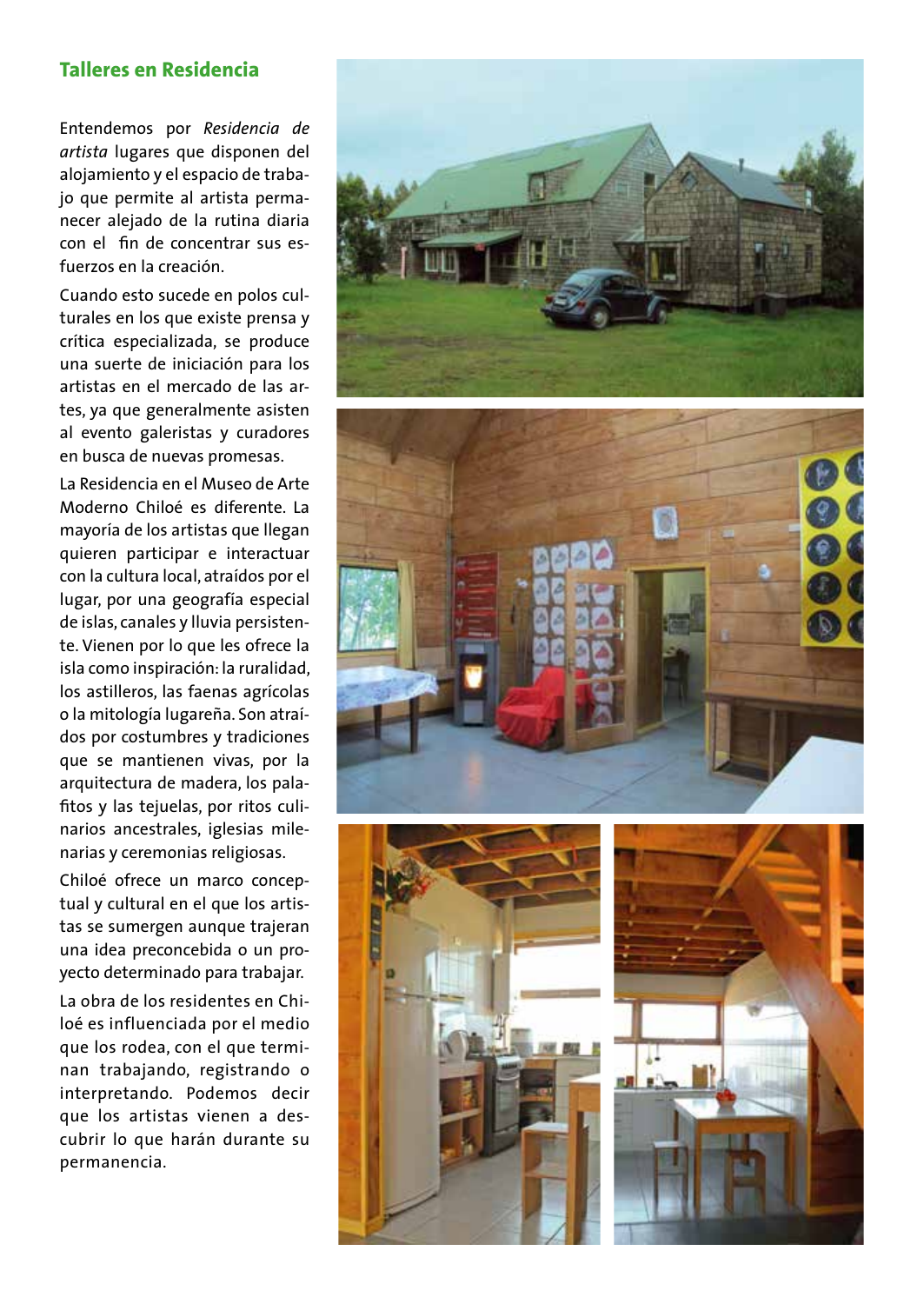

#### *The Artist Residency*

*By* Artist Residency *we understand places that offer accommodation and workspace that allow artists to stay away from the daily routine in order to concentrate their efforts on the creation process.*

*When this happens in cultural centers with specialized media and art critics, a sort of initiation takes place for artists in the art market since gallerists and curators in search of new promises usually attend the events linked to the residencies.*

*The Artist Residency at MAM Chiiloé is different. Most of the artists that stay at MAM are coming to participate and interact with the local culture, attracted by the place, by its special geography of islands, channels and persistent rain. They come for what the island offers them as inspiration: the rurality, the shipyards, the agricultural tasks or the local mythology. They are attracted by customs and traditions that are alive, by the wooden architecture, houses over large stilts on the wáter, ancestral culinary rites, centenary churches and vibrant religious ceremonies.*

*Chiloé offers a conceptual and cultural framework in which artists submerge even if they bring a preconceived idea or a specific project to work on.*

*The work of the artists in residence at MAM Chiloé is influenced by the environment that surrounds them, with which they end up working, recording or interpreting. We can say that artists come to discover what they will do during their stay in Chiloé.*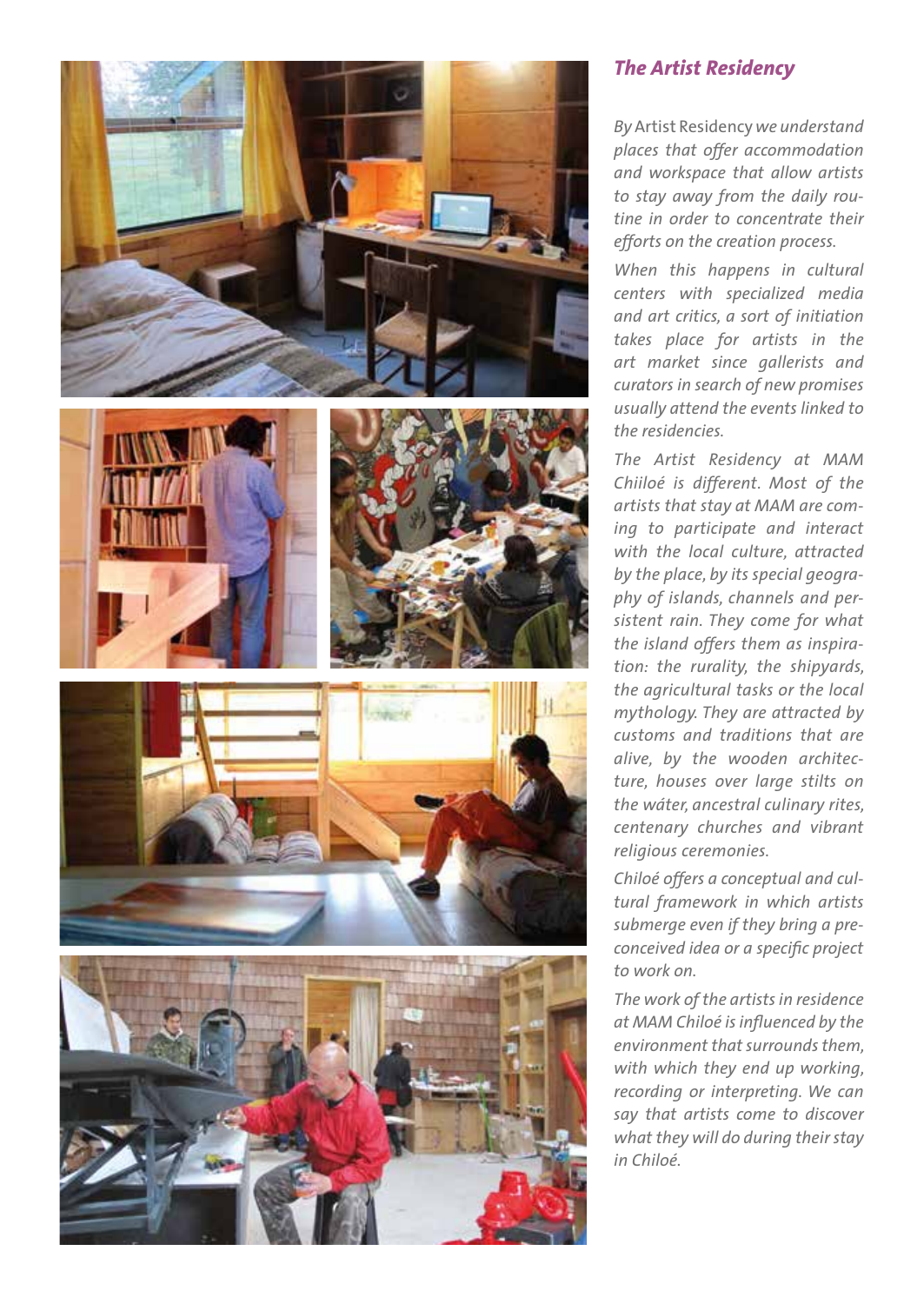#### **Un trabajo continuo**

Han ocupado la Residencia del MAM, hasta ahora, artistas venidos de todas partes del mundo, de todas las disciplinas y de todas las edades.

Hay artistas que han recorrido el archipiélago en busca del testimonio de quienes trabajaron en una industria ballenera que ya no existe, o del nadador que más veces ha cruzado las frías aguas del Canal de Chacao, que separa la isla del continente. Hay quienes han recorrido la ciudad en busca de objetos familiares para exponer en el museo o quienes han hurgado entre los restos de la industria salmonera. Han residido en el MAM, por un tiempo largo, grupos de teatro que han creado, ensayado y estrenado su obra en los Talleres.

El universo de artistas y nacionalidades que ha iluminado esta residencia comprende, entre otros, a Escultores, Asociaciones artísticas, Retratistas, Fotógrafos, Pintores, Escritores e Instaladores visuales; Músicos, Cineastas, Artistas audiovisuales, Críticos de Arte, Periodistas, y muchos otros.

Cada uno a su manera ha sabido reflejar en su obra algo o alguien de Chiloé, lo que ha significado una constante y variada interacción cultural entre artistas visitantes y población chilota, diálogo enriquecedor que esperamos continúe siendo parte vital de esta experiencia.



Mural *Love Machine*, Víctor Castillo, Chile / U.S.A



Ximena Medina, Chile Kristina Sobstad, Noruega / Canadá

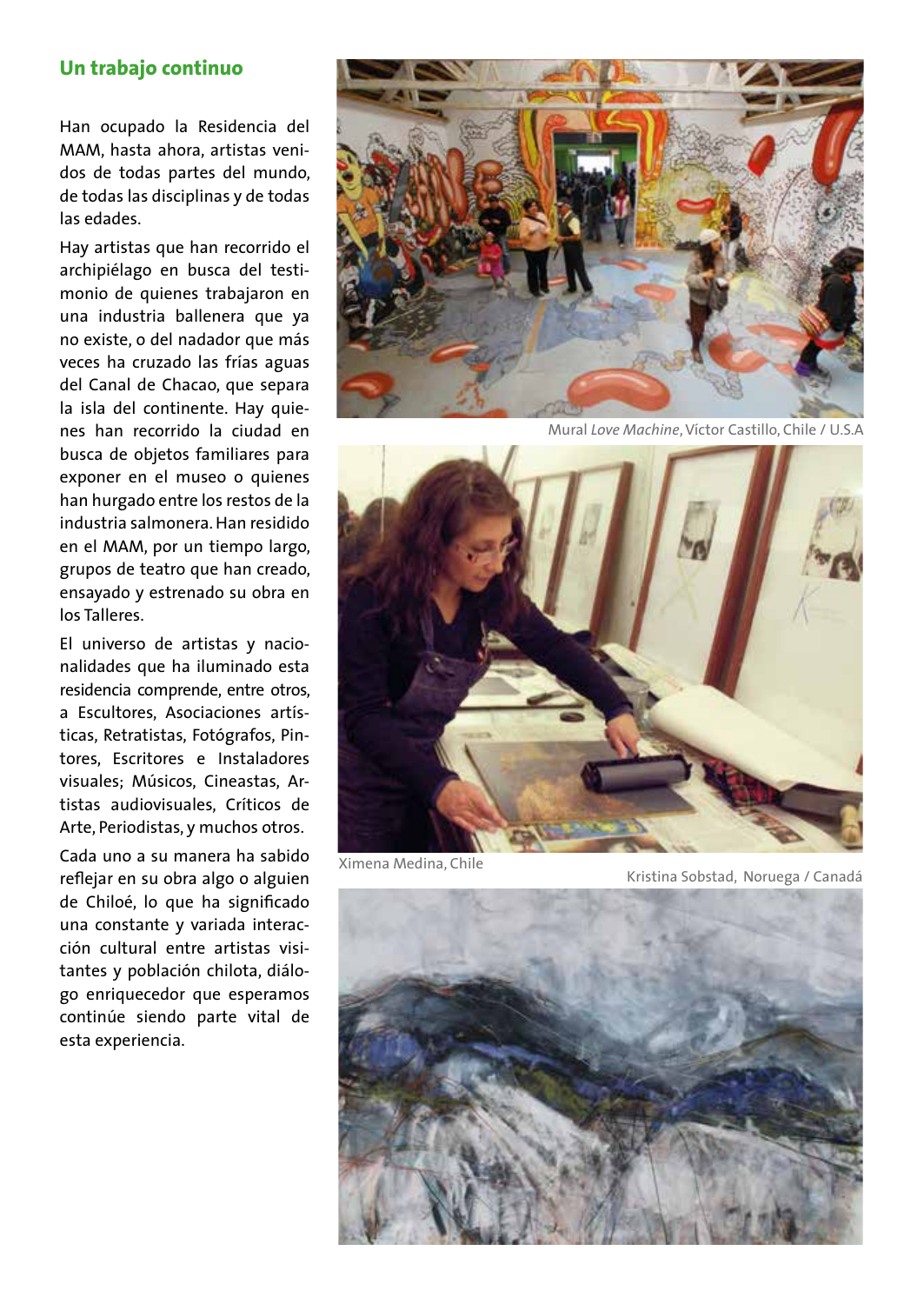

Coreógrafa Karina Elver, Dinamarca





#### *A continuous work*

*The Artist Residency at MAM, has received artists that come from all over the world, from all disciplines and from all ages.*

*There are artists who have traveled the archipelago in search of the testimony of those who worked in a whaling industry that no longer exists, or of the swimmer who has crossed the cold waters of the Chacao Channel, which separates the island from the continent. There are those who have toured the city looking for familiar objects to exhibit in the museum or those who have delved into the remains of the salmon industry. There are also theater companies that have stayed for a long time at MAM while they create, rehearse, and premier their work in the residence workspaces. The universe of artists and nationalities that has illuminated this residence includes, among others: Sculptors, Art Associations, Portrayers, Photographers, Painters, Writers and Visual Installers, Musicians, Filmmakers, Audiovisual Artists, Art Critics, Journalists, and many others.*

*Each of them –in his own way– has been able to reflect something or someone from Chiloé in his work, which has meant a constant and varied cultural interaction between visiting artists and the Chilote population, creating an enriching dialogue that we hope will continue to be a vital part of this experience.*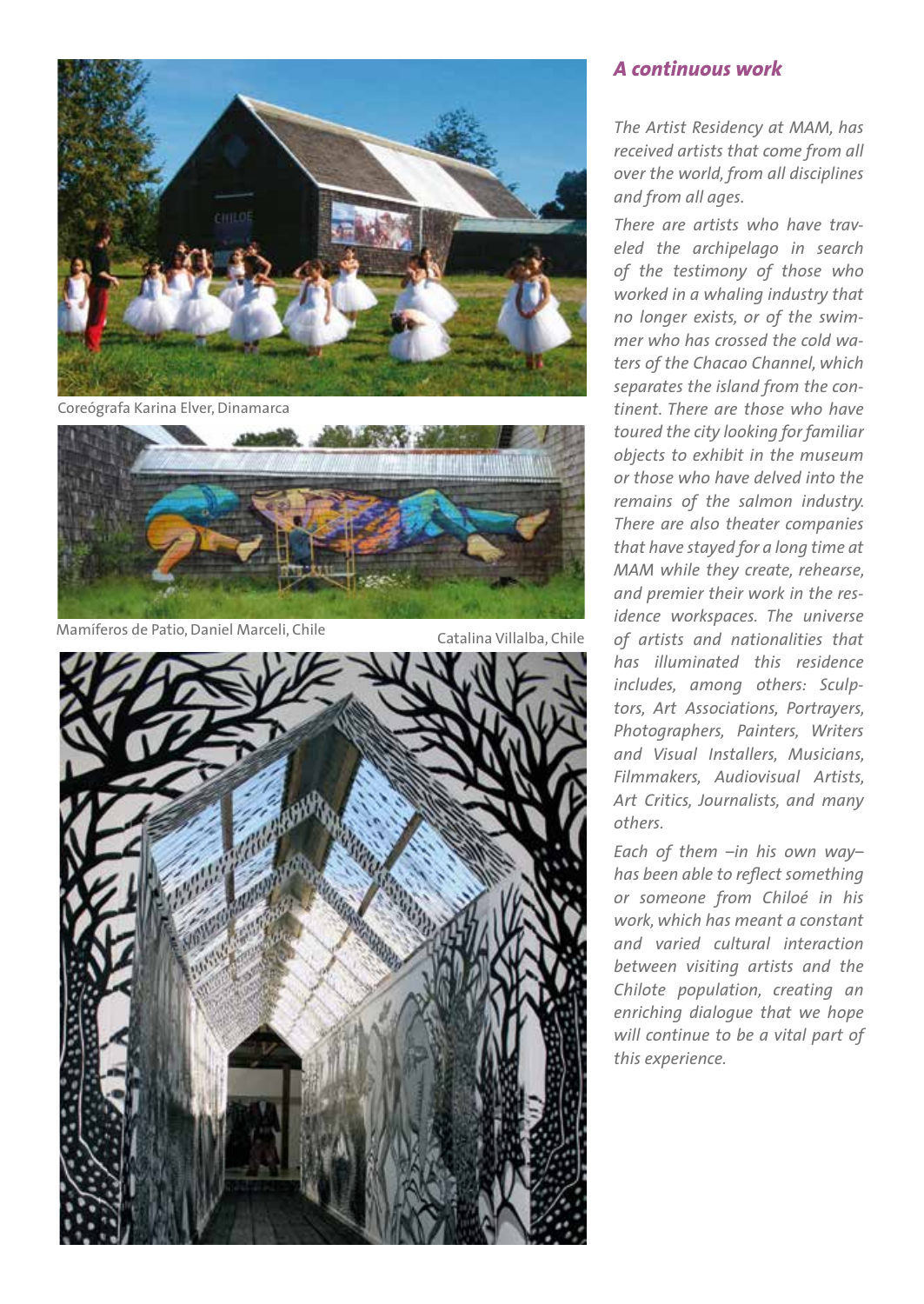

Claudia Blin, Chile / España José Triviño Chile







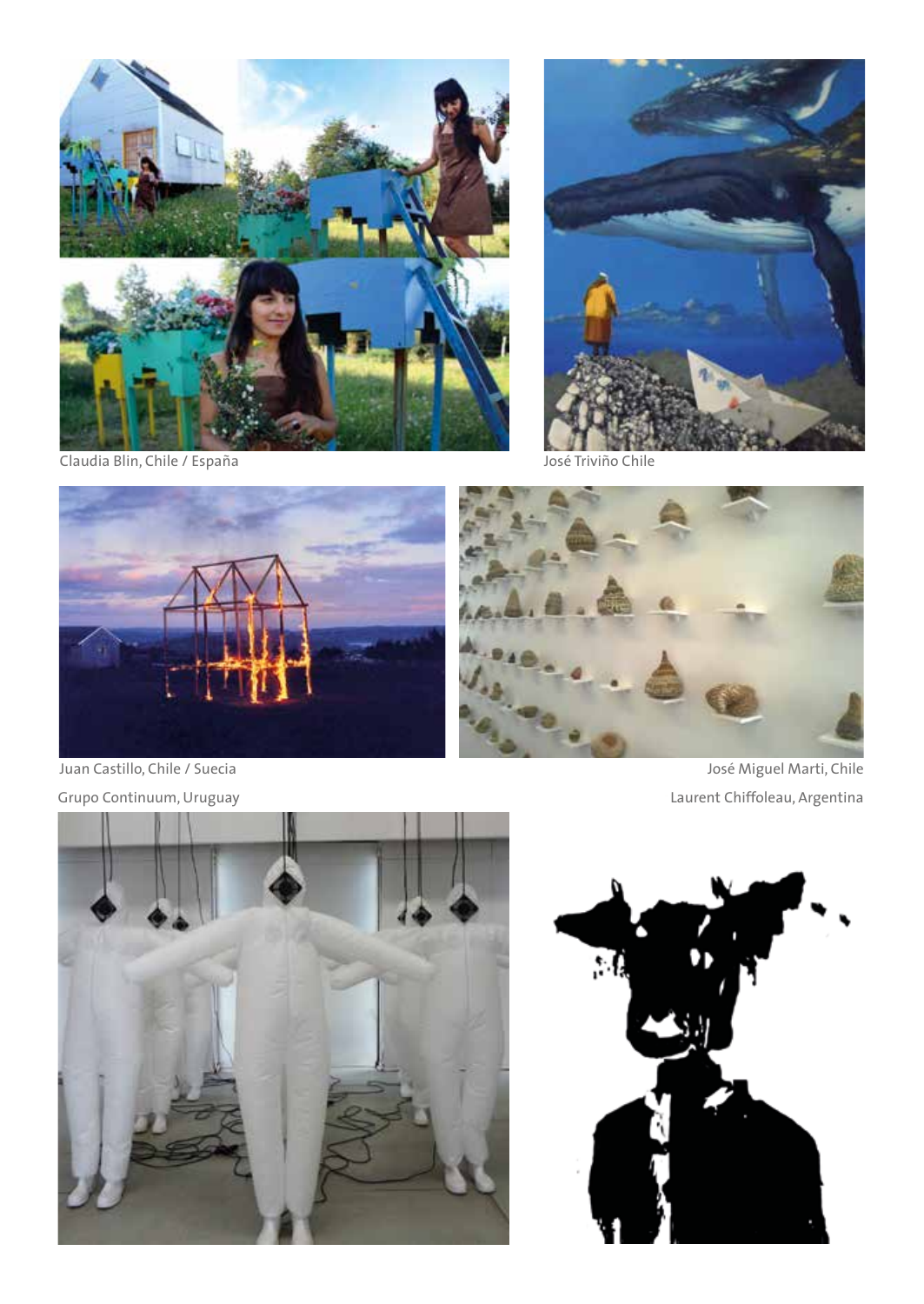

Cristián Salineros, Chile



Jamie Ross, Canadá



Russel Young, Gran Bretaña Juana Díaz, Chile



José Maldonado. Chile